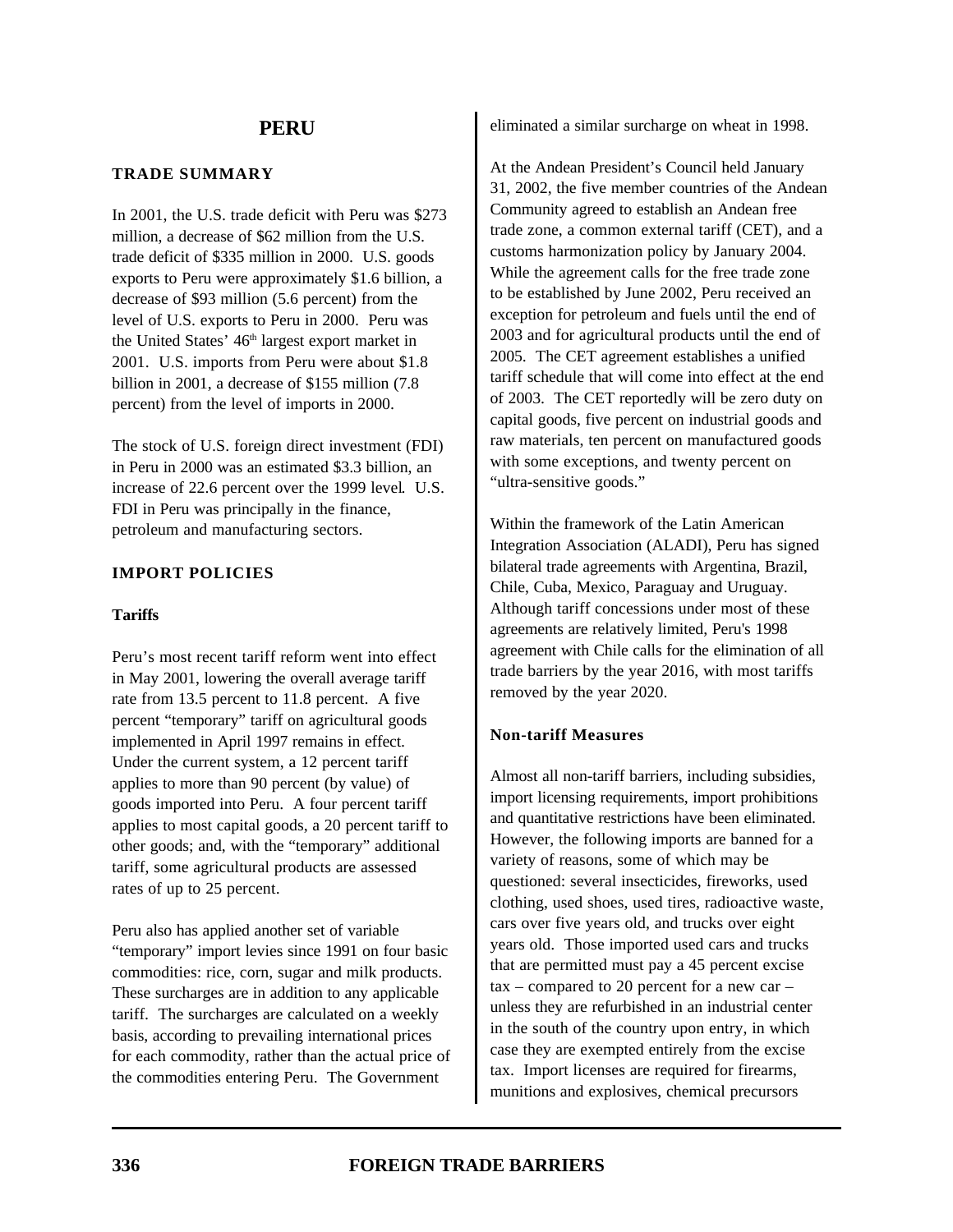(since these can be diverted to illegal narcotics production), ammonium nitrate fertilizer, wild plant and animal species, and some radio and communications equipment.

#### **GOVERNMENT PROCUREMENT**

There is no limitation on foreign participation in any government solicitations. In 2000, however, in an effort to support national companies, the government began adding 15 points (on its rating scale of 100) to Peruvian firms bidding on government procurement contracts. In January 2002, the government temporarily raised the point preference an additional five points, for a total of 20. U.S. pharmaceutical firms have raised concerns about this practice with regard to bidding on the Health Ministry's pharmaceutical purchases. U.S. firms contend that the 20 percent margin is excessive, giving unfair advantage to Peruvian competitors that would otherwise lose these bids on cost or technical grounds. Peru is not a signatory to the WTO Agreement on Government Procurement.

### **INTELLECTUAL PROPERTY RIGHTS (IPR) PROTECTION**

Peru belongs to the World Trade Organization (WTO) and the World Intellectual Property Organization (WIPO). It is also a signatory to the Paris Convention, Berne Convention, Rome Convention, Geneva Phonograms Convention, Brussels Satellites Convention and Universal Copyright Convention, and the WIPO Copyright Treaty. The U.S. Trade Representative moved Peru to the "Special 301" Watch List in April 2001, after two years on the Priority Watch List, because of improvements in Peru's IPR laws, the funding of an IPR-specific government attorney and the creation of a joint public/private organization that participates with police on raids and shares information with them. However, concerns remain about the adequacy of IPR law

enforcement, particularly with respect to the relatively weak penalties that have been imposed on IPR violators.

Since late 1999, the government has been increasingly proactive in promoting and protecting intellectual property rights for domestic and foreign interests. Increased enforcement efforts have yielded results, although piracy remains significant. Industry data shows that piracy in the software and motion picture industries has declined sharply since the mid-1990s. The Business Software Alliance (BSA) estimates that software piracy fell from 86 percent of the market in 1994 to 61 percent in 2001. Through 2001, BSA has registered the legal use of software by 6,800 companies, and helped 4,000 more legalize or begin legalizing their software. The International Intellectual Property Alliance (IIPA) estimates that video piracy fell from 75 percent of the market in 2000 to 50 percent in 2001. IIPA estimates that during the same period, piracy of sound recordings continued to rise, reaching 97 percent of the market.

In April 1996, Peru passed two new laws to improve its intellectual property rights (IPR) protection regime and bring its national laws into conformity with Andean Community decisions and other international obligations on intellectual property. Although the new laws were an improvement, they contained several deficiencies. The Peruvian Government had hoped that the Andean Community's September 2000 adoption of Decision 486 as the IPR regime for the region would resolve Peru's outstanding discrepancies with the WTO TRIPS Agreement. However, U.S. pharmaceutical companies are concerned that Decision 486 is not sufficiently explicit regarding the protection of data that is included in marketing approval applications, thereby opening the way to the possible erosion of such protection. They also express concern regarding an Andean Tribunal decision against Peru, Venezuela and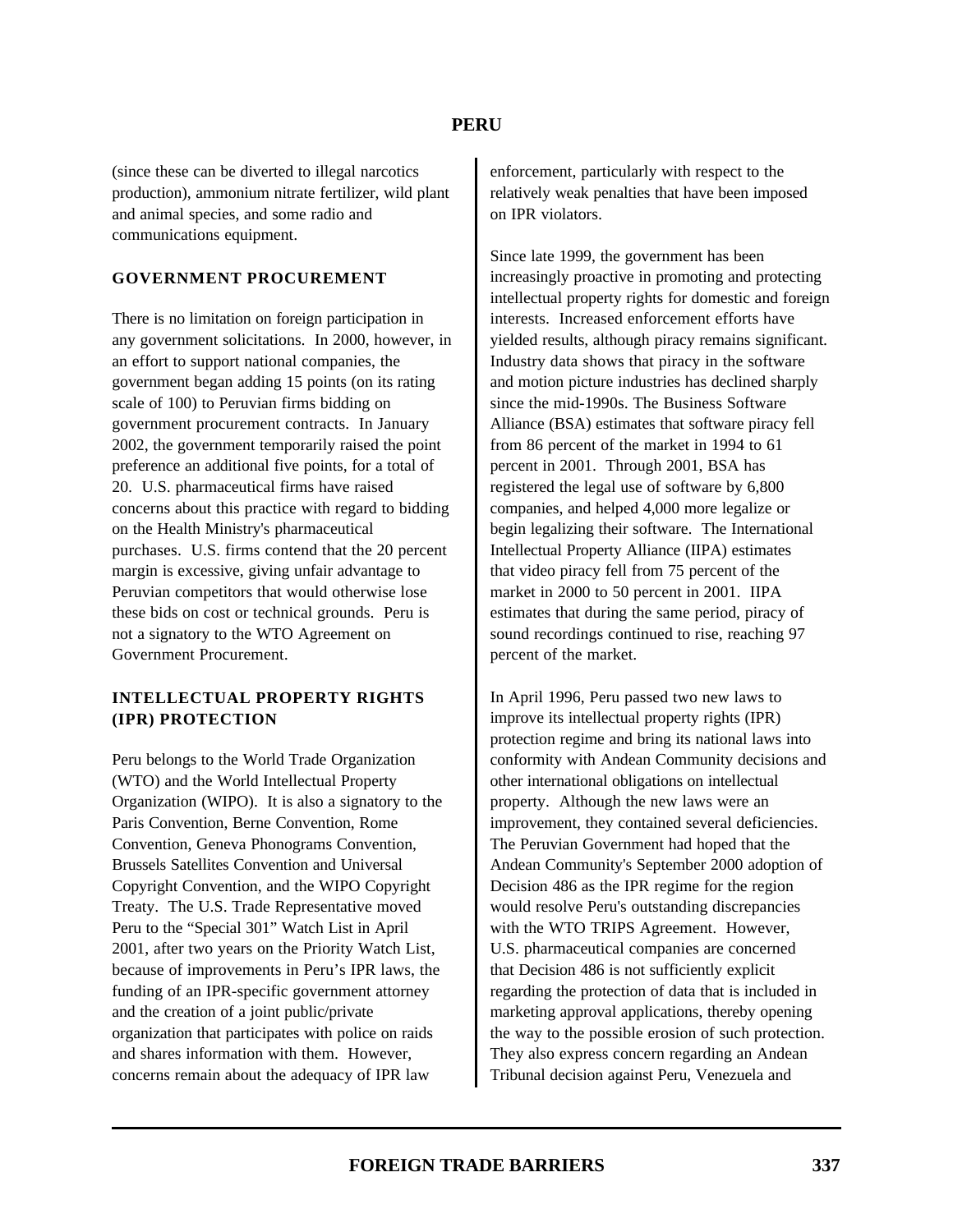Ecuador during 2001 that a company that had patented a compound for one use cannot subsequently patent a second use of that compound. This decision would put the Andean Community at odds with international norms and possibly with the WTO TRIPS Agreement. The Peruvian Government is reviewing the court's decision before taking further action.

Domestically, Peru's 1996 Industrial Property Rights Law provides an effective term of protection for patents and prohibits devices that decode encrypted satellite signals, along with other improvements. Peruvian law does not provide for pipeline protection for patents or protection from parallel imports. Although Peruvian law provides for effective trademark protection, counterfeiting of trademarks and imports of pirated merchandise are still widespread.

Peru's Copyright Law is generally consistent with the WTO TRIPS Agreement. However, textbooks, books on technical subjects, audiocassettes, motion picture videos and software are widely pirated. While the government, in coordination with the private sector, has conducted numerous raids over the last few years on largescale distributors and users of pirated goods and has increased other types of enforcement, piracy continues to be a significant problem for legitimate owners of copyrights in Peru.

#### **SERVICES BARRIERS**

#### **Basic Telecommunications Services**

In the WTO negotiations on basic telecommunications services, concluded in March 1997, Peru made commitments on all basic telecommunications services, with full market access and national treatment to be provided as of June 1999. Advancing that timetable by almost a year, the government and the dominant telecommunications services provider reached

agreement to end the monopoly of the former state-owned telephone companies on August 1, 1998. Peru is continuing the process of developing a competitive telecommunications market, and lowered its interconnection rates for most types of telephones on September 15, 2001. However, concerns remain about the independence of the government regulatory body established to oversee the sector and monitor the former monopoly. In addition, complaints have been received about the lack of transparency in the regulatory decision making process. The U.S. Government is monitoring this situation very closely.

#### **INVESTMENT BARRIERS**

National treatment for foreign investors is guaranteed under Peru's 1993 constitution. Foreign investment does not require prior approval, except in banking and defense-related industries.

Arbitration is a constitutionally guaranteed alternative to the courts, and several U.S. companies have successfully won complaints through this process. In two recent cases, however, the firms faced opposition within the Peruvian Congress to arbitration with the government on tax matters, even though it was stipulated as an option in contracts.

Peru has notified the WTO of certain measures that are inconsistent with its obligations under the WTO Agreement on Trade-Related Investment Measures (TRIMS). The measures deal with local content requirements in the milk and milk products sector. Proper notification allows developing-country WTO members to maintain such measures for a five-year transitional period after entry into force of the WTO. Although Peru no longer applies these measures in practice and the government was to have formally eliminated the measures before January 1, 2000, the measures have not yet been formally eliminated. The United States is working in the WTO to